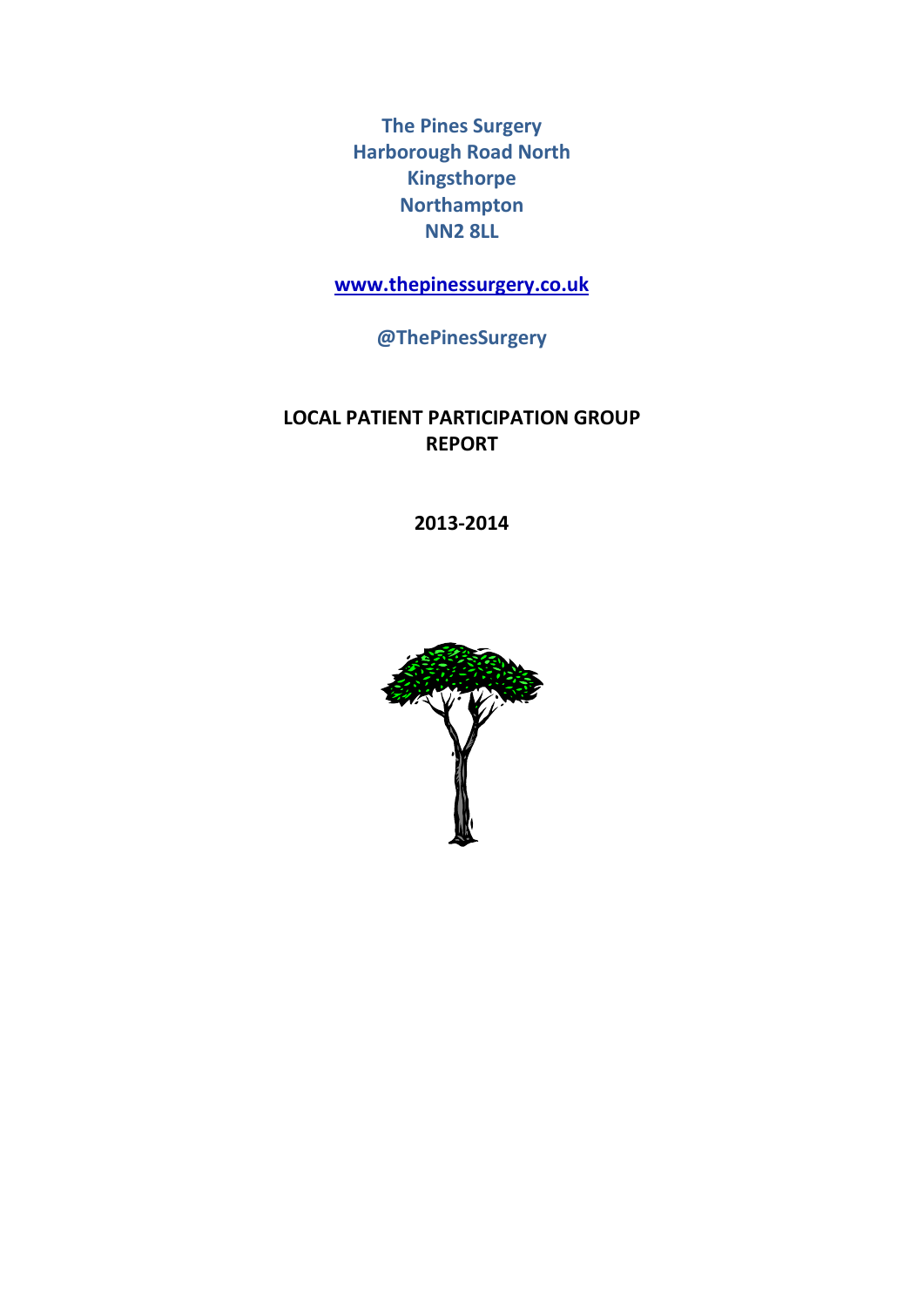# Introduction

The Pines Surgery is a semi-rural practice with 8369 patients.

We have 5 General Practitioners.

We also have 2 Practice Sisters, 1 Treatment Room Nurse and 2 HealthCare Assistants.

The Practice also have a Midwife, Health Visitor and District Nurses attached to the Practice. In addition we also have a Wellbeing Team.

#### Our Population of Patients Age Distribution is:

0-4 years old: 5.56% 5-14 years old: 9.72% 15-44 years old: 36.11% 45-64 years old: 29.12% 65-74 years old: 10.63% 75-84 years old: 6.27% 85+ years old: 2.59%

#### Patient Gender Distribution

Male patients: 49.26 % Female patients: 50.74 %

#### Our Opening hours of the Practice are:

8.00am until 6.30pm Monday to Friday (We do close for staff training one Wednesday each month 12.30pm – 6.30pm, details are always published on our website, twitter and in the surgery)

8.00am – 12.00pm on Saturday's

We offer pre-bookable appointments up to 3 weeks ahead in addition to appointments available on the day.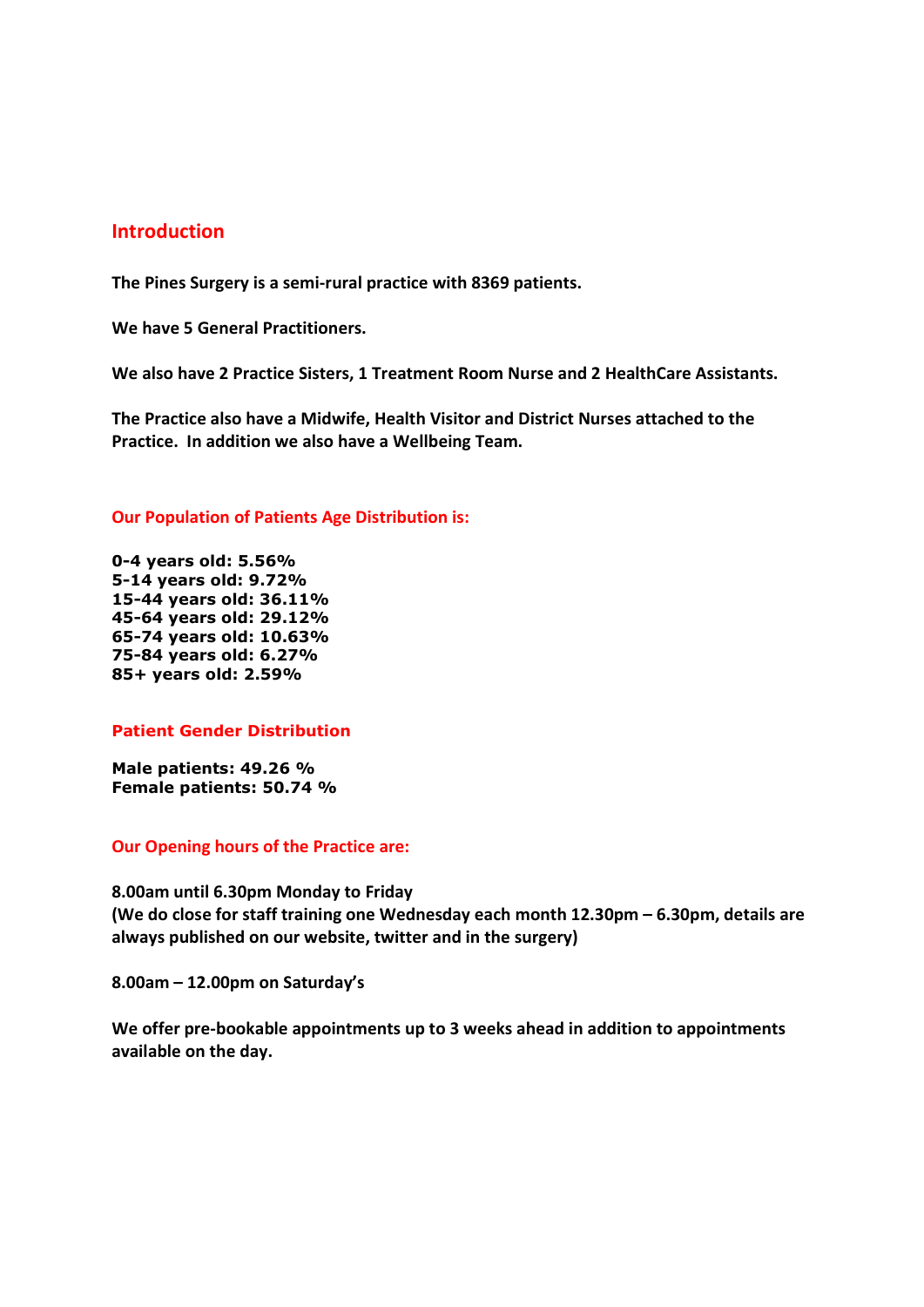# Access

Our Practice list is open to all and patients are able to access the surgery and its services via the following methods:

- Telephone
- Postal
- Face to face with administrative and clinical staff
- Our website www.thepinessurgery.co.uk
- Ordering prescriptions via our clinical system (full details are on our website and in reception)
- Telephone calls available from GPs and Nurses.
- Continuity of care will be provided by a GP of Choice whenever possible
- Twitter
- Information booklets
- Newsletters

### Extended Hours

We offer extended hours on a Saturday 8.00am until 12.00pm.

This was introduced as we listen to our patients and the majority of our working population felt an appointment on a Saturday would be better for them. Our Saturday morning clinics are completely pre-bookable.

# Developing the Patient Participation Group

To ensure that the Patient Participation Group is represented with a cross section of our patient population we are always advertising for new members through our social media avenues and advertising within the practice. We invite patients to join the group by the following:

- Website www.thepinessurgery.co.uk
- Posters in the waiting area
- Information on all repeat prescriptions
- Through word of mouth
- Advertising in our Health Visitor and Midwife Area
- Advertising in Local Pharmacies
- Twitter

During the last year, Dr Bowater has been attending our meetings as she has been updating our Patient Participation members of Commissioning issues. This has been very well received by our members who have found it very informative.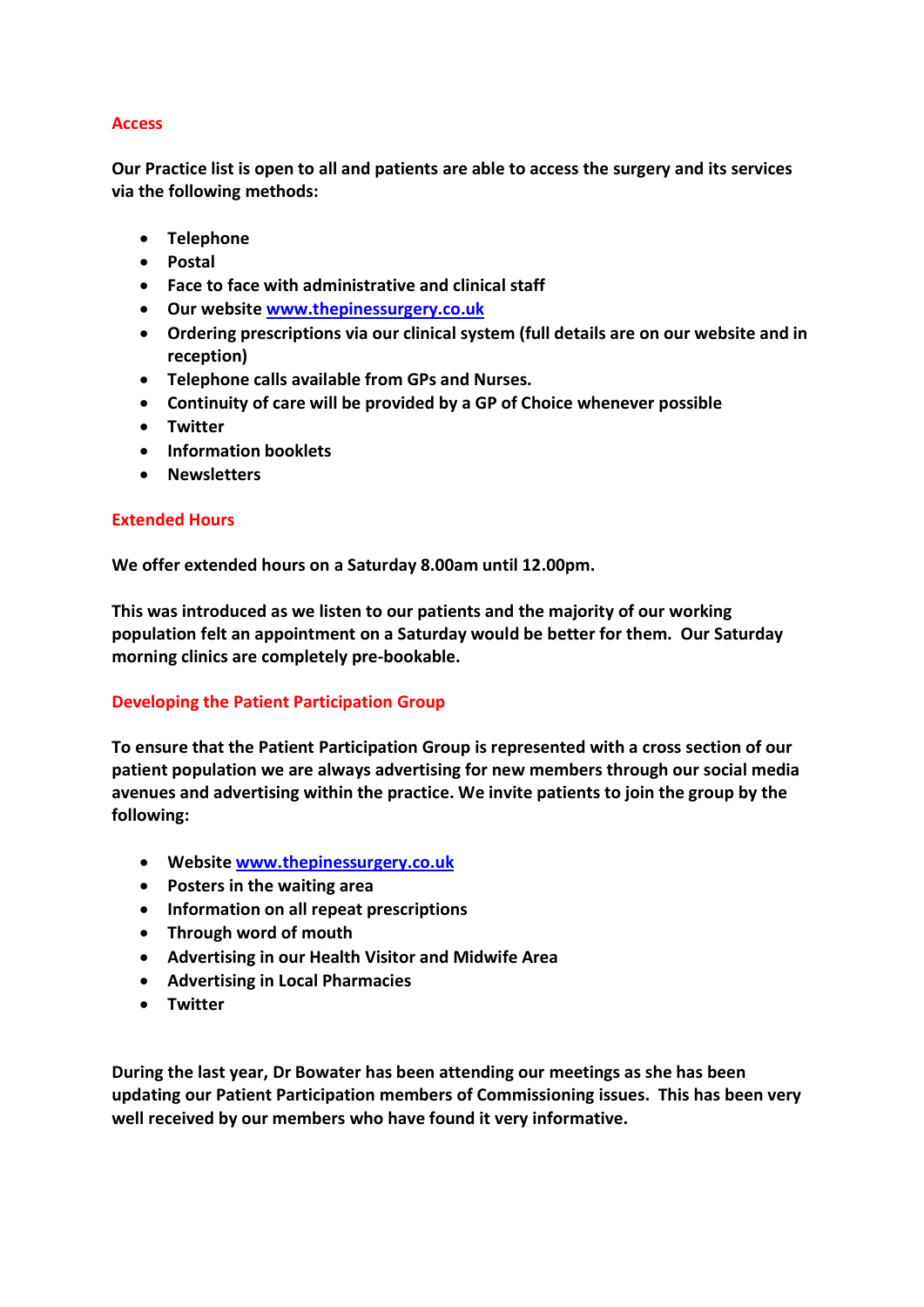One member of our Patient Participation Group volunteered to attend the NHS Northampton West Engagement Group. The group meets quarterly there are 10-12 patients present, 4 -5 local NHS Officers. We were the only Practice who did not have a representative until recently. We wish to take this opportunity to thank our PPG member who volunteered to represent The Pines Surgery.

Subjects covered by Local Engagement Group included:

- Local GP Training in Ear, Nose and Throat to try and reduce referral to Hospitals Dr Bowater has been on the extended training and is now seeing all possible referrals first to assess if the patient can be treated at the surgery.
- Asthma annual checks for those affected and the all patients to be given a Asthma pack – our Practice Nurse Sue Morris is running Asthma Clinics and ensuring all patients receive a pack.
- Annual Health Reviews for all patients with Learning Disabilities The Pines Surgery is top in Northampton achieving 98%!

# Profile of Members of The Pines Surgery Patient Participation Group:

The current group consists of 3 males and 5 females the current age range is between 60- 80, all patients are registered at the practice.

The Practice Manager and Deputy Manager are always present at the PPG meeting. Minutes are distributed to each PPG member and any virtual group members are contacted via e-mail or post. Patient's confidentiality is upheld at all times.

The group originally met monthly, however this has now been change to quarterly and we will endeavour to coincide with the NHS Northampton West Engagement Group so we can have a report following the meetings.

### Practice Newsletter:

Our Newsletter has been in print for the past 12 months, these has been very well received by all patients and find it a great source of information, over the past year we have been telling our patients that we now see all minor injuries, we ensured we listed all the injuries we can see. We have also been promoting where to go when we are closed among other areas of interest to our patients.

Our PPG members have played a great part in giving feedback on the layout and content which has been very helpful. Following our last meeting more members have shown an interest in taking our newsletter forward and we will be discussing this in more detail in our June meeting.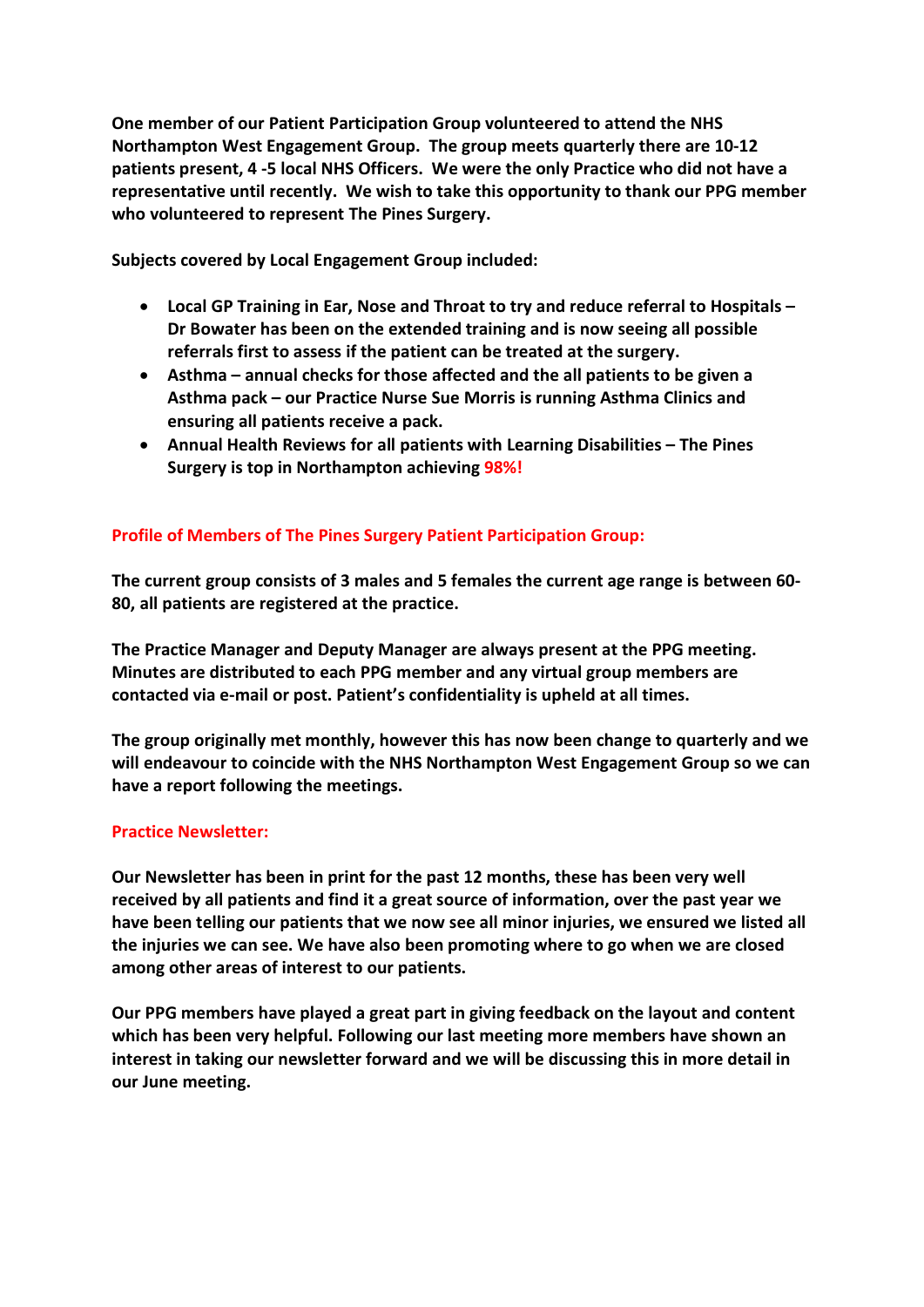## Appointments

Our PPG members have discussed the difficulties in obtaining an appointment which can be difficult during certain periods.

We have discussed the difficulties we face however we informed all we have implemented Minor Illness appointments which are with our Practice Sisters, these are available every day. We also employ a locum during certain times ie holidays etc and also increase minor illness during these periods.

## Telephone Access

This is an area of discussion we have had for the past year and as a group we have been trying to find ways to reduce the difficulties our patients face when trying to contact the surgery via the telephone. This is still in progress, The Practice Manager has been in touch with British Telecom to see if we can have a call waiting system but our lines would not allow this. This issue has now been put back to the Practice Meeting for further discussion and what would be the next step.

### Booking Appointments on Line

This is in progress, we have discussed this with our PPG members and they feel this would help with the access issues we have at present, The Practice Manager has this on the agenda to discuss with the Partners.

### Text Messaging

We are currently have an advertising campaign asking all our patients "do we have your correct contact details" all our receptionist staff are asking our patients at the time of booking appointments or presenting at the front desk as well. We will be introducing a text messaging service which will let all our patients know their appointment time and date. This will hopefully reduce the amount of DNA's we have. In February we had 183 appointments missed which equates to 2581 minutes. Our PPG member's feel this would be a great benefit, also we will advertise in the waiting area to inform all patients how many appointments have been missed.

### Car Park

Parking has become an issue and we have found an increase in cars since the Pharmacy moved onto our site. Recently double yellow lines have been implemented by the council to stop parking on the road however this in turn has caused problems for local residents. All PPG members understand the difficulties. However as a practice we do not have any solution to the problem this will be discussed again at the next Practice Meeting.